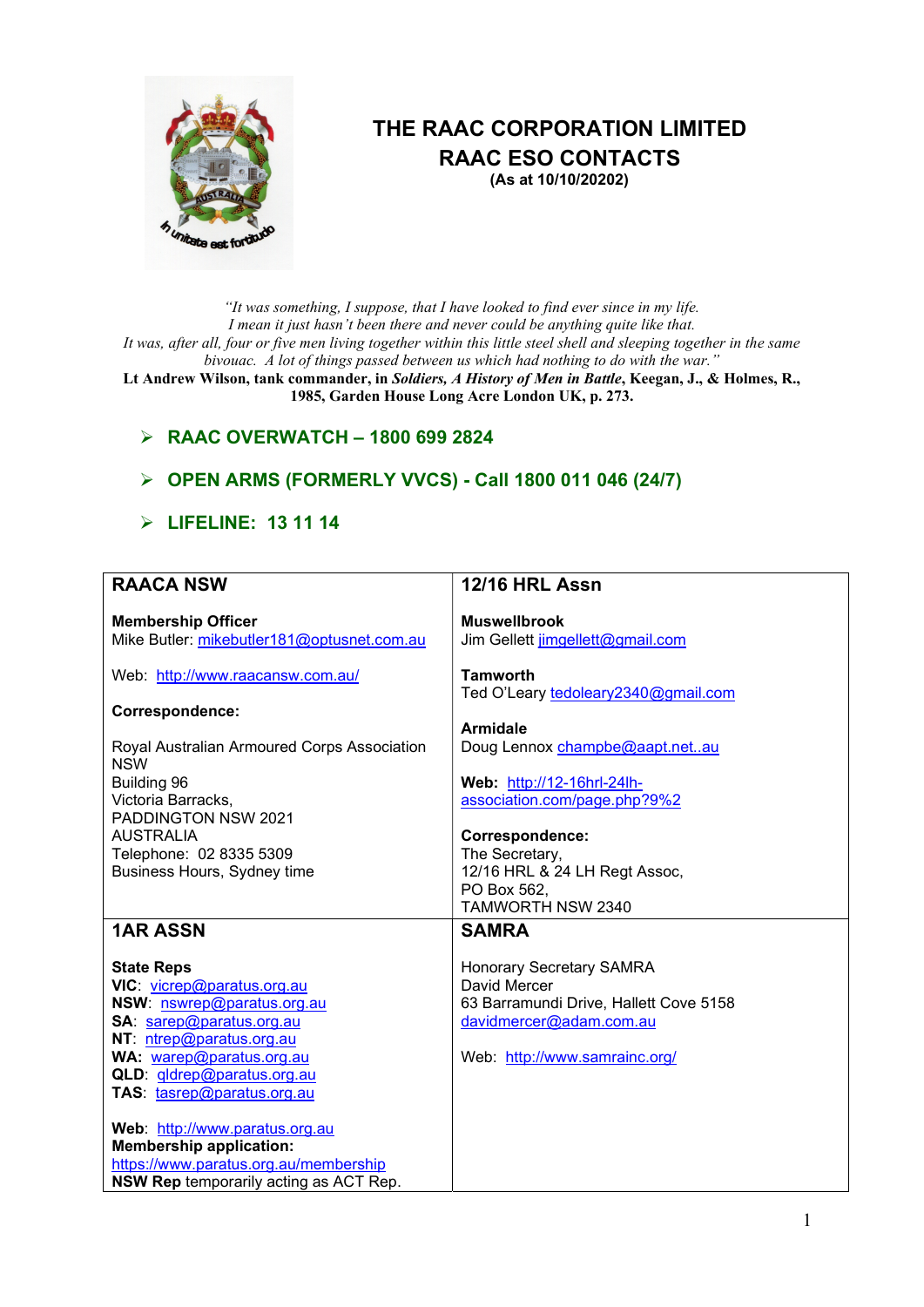| <b>RAACA VIC</b>                                                                                                                                                                                                                                              | 2/14 Light Horse Regiment (QMI)                                                                                                                                                 |
|---------------------------------------------------------------------------------------------------------------------------------------------------------------------------------------------------------------------------------------------------------------|---------------------------------------------------------------------------------------------------------------------------------------------------------------------------------|
| Membership: Rob Toy 03 8470300                                                                                                                                                                                                                                | <b>Association Inc.</b>                                                                                                                                                         |
| E: membership.raacavic@gmail.com                                                                                                                                                                                                                              | <b>Membership Application:</b>                                                                                                                                                  |
| Web: https://raacavic.weebly.com/                                                                                                                                                                                                                             | http://www.2-14lhrqmi.asn.au/membership.htm                                                                                                                                     |
| Correspondence:<br>The Secretary<br>Australian Armoured Corps Association Inc.<br>(Victorian Branch); or RAACA Vic<br>1 Ambleside Link<br>DOREEEN VIC 3754<br><b>Meetings and current home:</b><br>Darebin RSL<br>401 Bell St Preston VIC 3071<br>03 98494353 | Web: http://www.2-14lhrqmi.asn.au/<br>Correspondence:<br>The Secretary<br>2nd/14th LHR (QMI) Association Inc.<br>PO Box 508,<br>Ashgrove West Post Office,<br>Ashgrove Qld 4060 |
| 2/6 CAV CDO & 2 CAV REGT                                                                                                                                                                                                                                      | 1/15 RNSWL ASSN                                                                                                                                                                 |
| Secretary/Treasurer: Bob Stafford<br>E: bobstafford@ozemail.com.au                                                                                                                                                                                            | Enquiries: enquiries@lancers.org.au                                                                                                                                             |
| <b>Membership application:</b>                                                                                                                                                                                                                                | <b>Membership form:</b><br>https://supportingsite.biz/Lancers Association/Lancer<br>Assoc.php                                                                                   |
| http://www.26cavcommando.org.au/index.php?o<br>ption=com forme&Itemid=64                                                                                                                                                                                      | <b>Address</b><br>Lancer Barracks, 2 Smith Street, Parramatta                                                                                                                   |
| Web:                                                                                                                                                                                                                                                          | <b>NSW 2150</b>                                                                                                                                                                 |
| http://www.26cavcommando.org.au/index.php                                                                                                                                                                                                                     | Telephone (02)405 482 814, Fax 02 4733 3951<br>Web: http://www.lancers.org.au/                                                                                                  |
| <b>RAACA WA</b>                                                                                                                                                                                                                                               | 4/19 PWLH ASSN                                                                                                                                                                  |
| <b>Contact: President Robert Gesmundo</b>                                                                                                                                                                                                                     | Email: 419associationsecretary@gmail.com                                                                                                                                        |
| Robert@absolutecelebrancy.com.au<br>Mobile: 0414755722                                                                                                                                                                                                        | Web: https://pwlha.org.au/                                                                                                                                                      |
| Alternate Contact: John Dwyer                                                                                                                                                                                                                                 |                                                                                                                                                                                 |
| (M) 0419694549<br>Email: jadanne @                                                                                                                                                                                                                            |                                                                                                                                                                                 |
| Membership form - download from:                                                                                                                                                                                                                              |                                                                                                                                                                                 |
| http://www.raacawa.org.au/contact%20us.htm                                                                                                                                                                                                                    |                                                                                                                                                                                 |
| Correspondence:                                                                                                                                                                                                                                               |                                                                                                                                                                                 |
| The Secretary                                                                                                                                                                                                                                                 |                                                                                                                                                                                 |
| Royal Australian Armoured Corps Assn.<br>Western Australia Branch Inc.                                                                                                                                                                                        |                                                                                                                                                                                 |
| 25 Bentley St Stoneville                                                                                                                                                                                                                                      |                                                                                                                                                                                 |
| WA 6081                                                                                                                                                                                                                                                       |                                                                                                                                                                                 |
| <b>HQ:</b> Cambrai House Irwin Barracks 2 Little<br>Gibraltar Street Karrakatta, WA. 6010                                                                                                                                                                     |                                                                                                                                                                                 |
| Web http://www.raacawa.org.au                                                                                                                                                                                                                                 |                                                                                                                                                                                 |
| 10LHR R&R Drop-in Centre                                                                                                                                                                                                                                      |                                                                                                                                                                                 |
| http://rnrcentre.org/                                                                                                                                                                                                                                         |                                                                                                                                                                                 |
|                                                                                                                                                                                                                                                               |                                                                                                                                                                                 |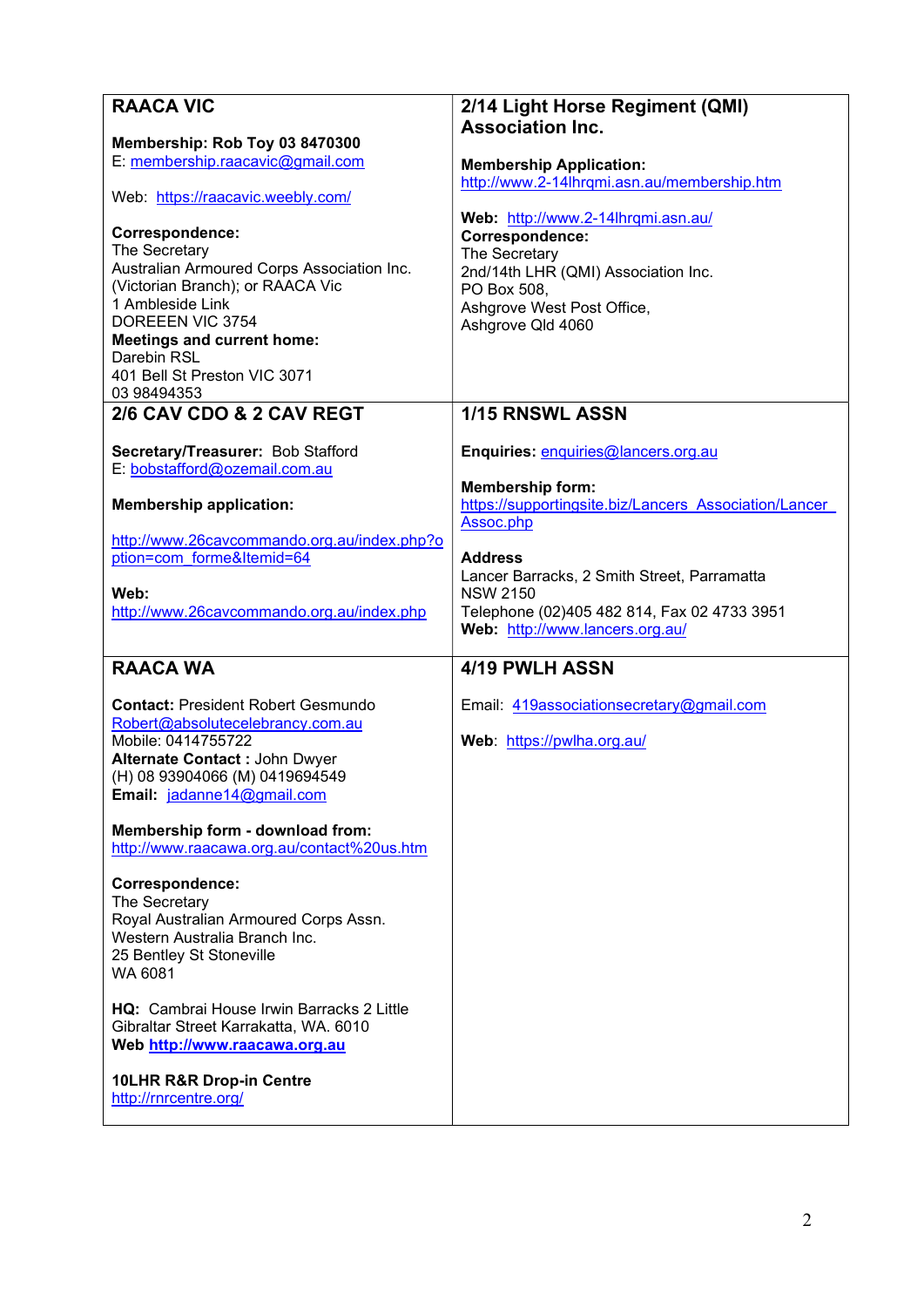| <b>3 &amp; 4 CAV REGT ASSN</b>              | <b>RAACA NT (WOUND UP MAY 2017)</b> |
|---------------------------------------------|-------------------------------------|
| Contact:                                    | Contact:                            |
| Tony Shanks: tshanks50@gmail.com            | Peter Still:                        |
|                                             | peterstill1@gmail.com OR            |
| FB (Closed group):                          | ntrep@paratus.org.au                |
| https://www.facebook.com/groups/18025104299 |                                     |
| 89037/                                      |                                     |
|                                             |                                     |

# ATTACHMENTS:

1. Membership Application form 3 & 4 Cav Regt Assn